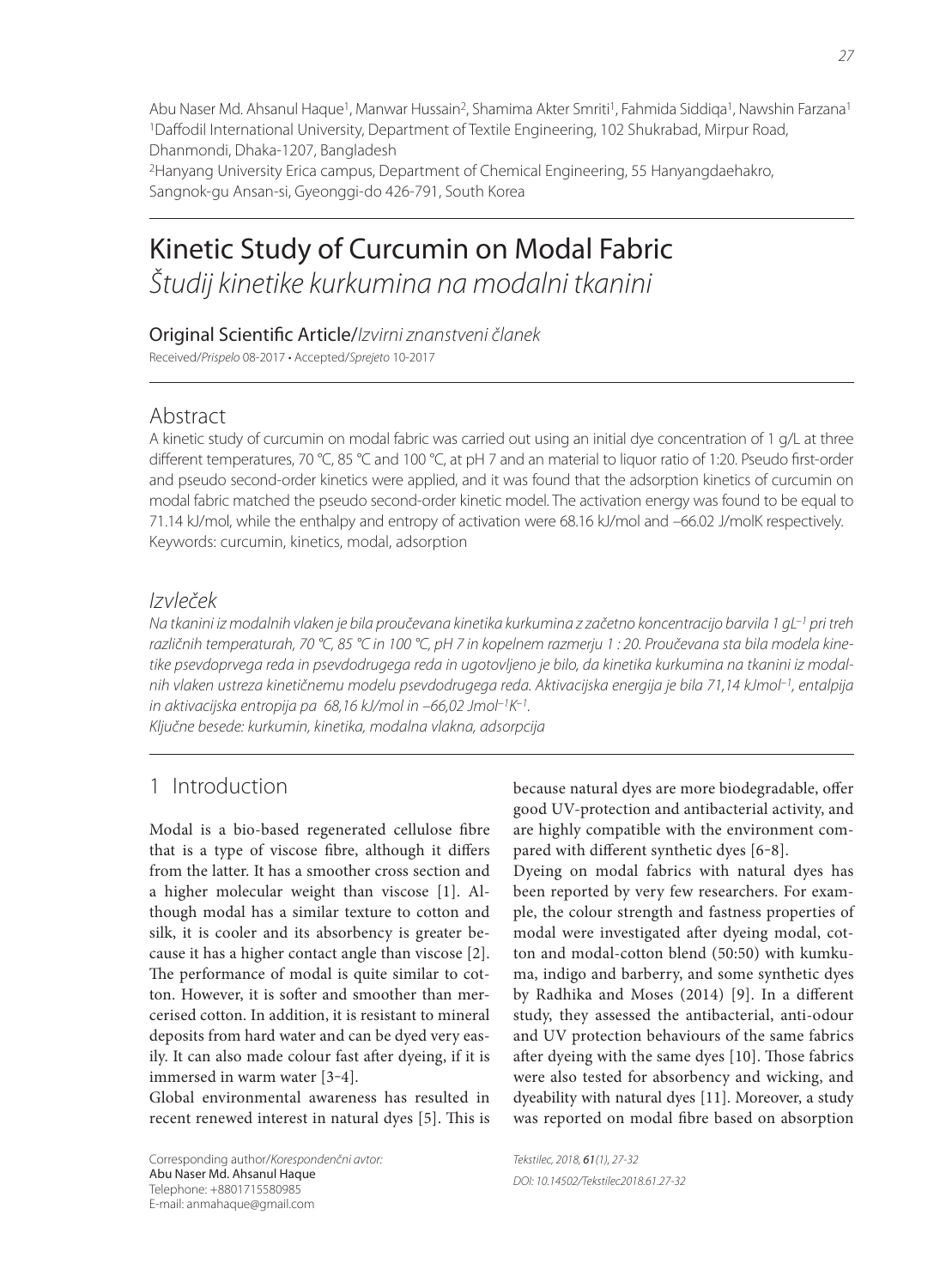characteristics performed using a water drop test, the measurement of colour strength and the observation of SEM [12]. However, there is no report available that has studied the kinetics of any natural dye on modal fabric.

Turmeric, the most popular natural dye for textiles [13], comes from the root of *Curcuma longa.* It is rich in curcuminoids and belongs to the diaroylmethane group named diferuloylemethane [14]. It is not only environment friendly, but is also famous for different health benefits [15-17]. Over the years, it has been selected for antibacterial dyeing on different natural and manmade fibres by several researchers [18-20].

Curcumin is the active colouring component in turmeric rhizome, which is also called Natural Yellow 3, with a colour index (CI) number of 75300 [21]. Its molecular formula is  $C_{21}H_{20}O_6$  and its molecular weight is 368.38 g/mol [22]. The chemical structure of curcumin is shown in Figure 1.



*Figure 1: Chemical structure of curcumin (keto form) [14]*

# 2 Experimental

#### 2.1 Material

The single jersey pre-treated modal fabric used for the experiment was collected from Impress-Newtex Composite Textiles Ltd, Gorai, Mirzapur, Tangail, Bangladesh. The specifications of the fabric are listed in Table 1.

| Parameter                                  | Value |
|--------------------------------------------|-------|
| Yarn count [tex]                           | 22.71 |
| Courses $\lceil$ cm <sup>-1</sup> $\rceil$ | 18.90 |
| Wales $\lceil$ cm <sup>-1</sup> $\rceil$   | 13.39 |
| Loop length [mm]                           | 2.50  |
| Mass per unit area $[g/m^2]$               | 144   |

*Table 1: Specifi cations of fabric*

### 2.2 Extraction of curcumin

Turmeric powder was bought from Square Food and Beverage Ltd, Meril Road, Salgaria, Pabna, 6600, Bangladesh. The dye was obtained by extracting the powder (1 g/L) from deionised water at 95 °C and pH 7 for 90 minutes. The solution had a yellowish colour.

#### 2.3 Dyeing process

The dyeing of modal fabric using curcumin was performed in a Mathis Labomat lab dyeing machine that uses a programmed temperature controlling system by IR heating and a combined air-water cooling unit. The pre-mordanting process was carried out with 0.5 g/L FeSO<sub>4</sub> at 70 °C for 10 minutes with a 1:20 material liquid ratio (MLR). For the dyeing of modal, three different temperatures (70  $^{\circ}$ C, 85 °C and 100 °C) were applied at pH 7 with an MLR of 1:20. The dyeing processes were continued for 100 minutes. A 1.0 mL dye solution was removed at two-minute intervals for the first 20 minutes, at five-minute intervals from 20 to 40 minutes and at 20-minute intervals from 40 to 100 minutes for the spectroscopic measurement of absorbance.

#### 2.4 Kinetic experiments

A UV-visible spectrophotometer (UV 1800) was used for absorbance measurements with quartz cuvette cells of 1 cm path length. Dye concentrations were determined at time zero and at subsequent times from the absorbance values at  $\lambda_{\text{max}}$  419 nm. The concentration of dye in the liquid was calculated using the Beer-Lambert equation:

$$
A = \varepsilon \, l \, c \tag{1}
$$

where, *A* is the absorbance, *c* is the concentration of the dye solution (mg/L), *l* is the path length of light (cm) and  $\varepsilon$  is the dye extinction coefficient  $(L mg^{-1} cm^{-1}).$ 

The dye extinction coefficient for curcumin (0.01031)  $L$  mg<sup>-1</sup> cm<sup>-1</sup>) was obtained by calculating the slope of a calibration curve (*c* versus *A*) where concentration values were known. The amount of dye  $(mg/g)$  absorbed on modal at a given time  $q_t$  was calculated using the following mass-balance relationship formula:

$$
q_t = \frac{(C_0 - C_t)V}{W} \tag{2}
$$

where,  $C_0$  is the initial dye concentration (mg/L) and  $C_t$  is dye concentration (mg/L) after time  $t$ .  $V$  is the volume of solution (mL) and *W* represents the weight of modal fabric in grams.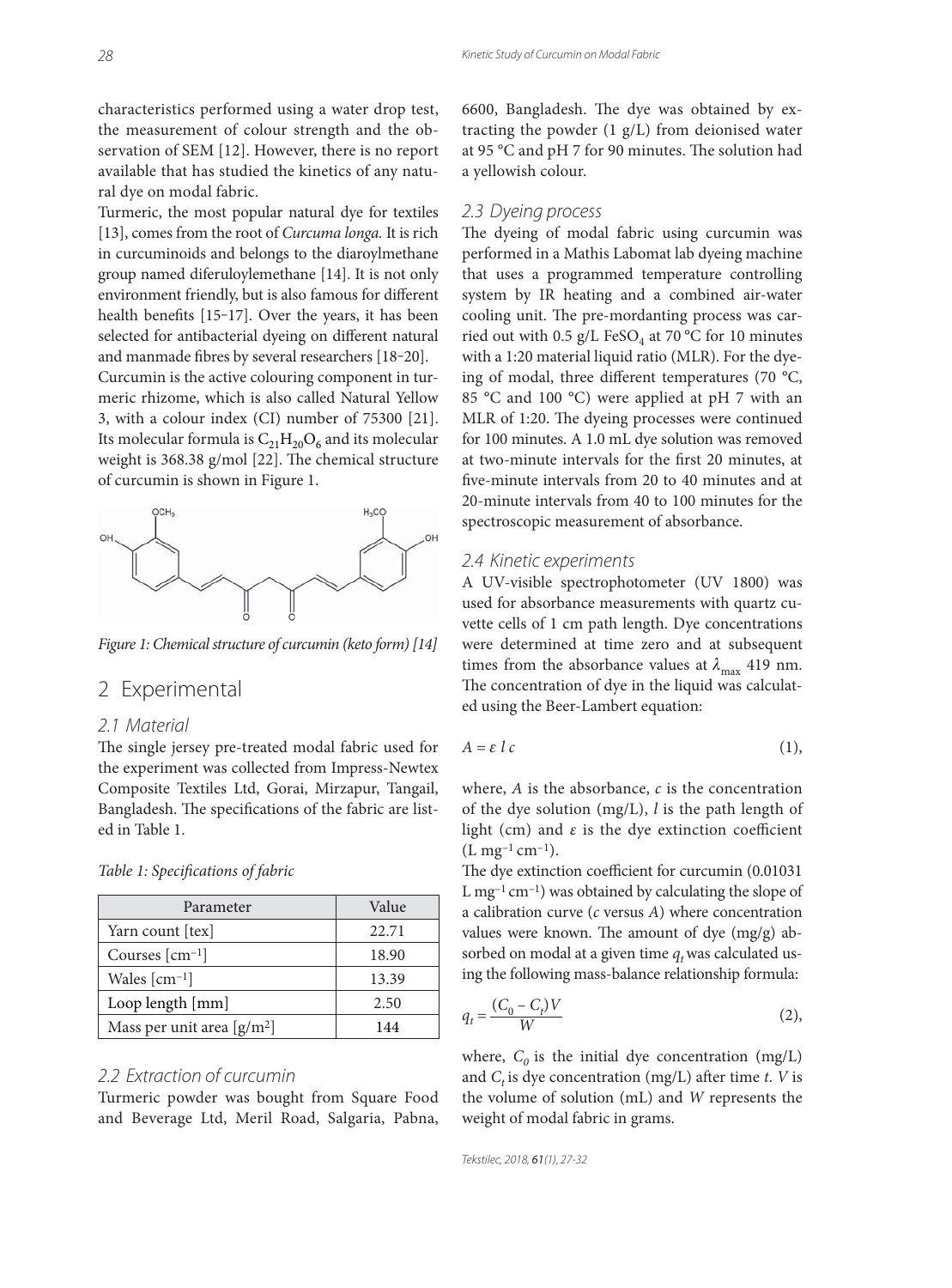### 3 Results and discussion

### 3.1 Effect of temperature on adsorption of curcumin on modal

It was observed that the initial dye adsorption rate (*hi* ) of curcumin on modal fabric was higher at higher temperatures before reaching the equilibrium point. The time required to reach the equilibrium point was also lesser at higher dyeing temperatures (35 minutes for 70 °C, 25 minutes for 85 °C and 16 minutes for 100 °C), which can be seen in Figure 3. Although the time required to reach equilibrium is greater for lower dyeing temperatures, a greater amount of dye was absorbed on the substrate compared to the higher temperature dyeing. These are all indications of a kinetically controlled exothermic process. The amount of dye absorbed in modal (mg/g modal) in first 25 minutes is shown in Figure 2.



Figure 2: Effect of contact time and temperature of *curcumin on modal (0–25 minutes) at an initial dye concentration of 1 g/L, an MLR of 1:20 and pH 7.0*



Figure 3: Effect of contact time and temperature of *curcumin on modal (0–100 minutes) at an initial dye concentration of 1 g/L, an MLR of 1:20 and pH 7.0*

### 3.2 Kinetics of adsorption

Under certain conditions, reactions can be treated as having a certain pseudo order. For example, in cases when the concentration of one of the reactants is considerably higher than that of the other, it can be regarded as a constant and included in the rate constant. For this reason, the order of the reaction reduces and becomes a so-called pseudo order. Although there are no reports on kinetic studies of curcumin on modal, there are reports for other systems involving natural dye binding, e.g. lac dye on silk and cotton, where in both cases a pseudo second-order kinetic law matched well the experimental data [7, 23]. In our experiments presented here, pseudo first-order and second-order kinetic models were applied to treat the kinetics of adsorption of curcumin on modal. The linear form of the pseudo first-order equation, which is also recognised as the Lagergren equation, is as follows:

$$
ln(q_e - q_t) = ln g_e - k_1 t \tag{3}
$$

where,  $k_1$  is the rate constant of pseudo first-order adsorption (min<sup>-1</sup>), and  $q_e$  and  $q_t$  are the amounts of dye adsorbed per gram of modal (mg/g) at equilibrium and at a specific time *t*.

The first-order equation of Lagergren is likely to be applicable for only the primary stage of adsorption, and generally does not fit well for the entire range of contact times [24]. A linear plot of  $ln(q_e - q_t)$  versus *t* indicates the applicability of the kinetic model to the experimental data. The rate constant  $k_1$  (min<sup>-1</sup>) and equilibrium adsorption density  $q_e$  were calculated from the slope and intercept of the graph.

The pseudo second-order kinetic model, based on adsorption equilibrium, can be expressed in linear form as follows [24-25]:

$$
\frac{t}{q_t} = \frac{1}{k_2 q_e^2} + \frac{t}{q_e}
$$
 (4),

$$
h_i = k_2 q_e^2 \tag{5}
$$

where,  $k_2$  is the rate constant (g/mg min) for pseudo second-order adsorption and where  $h_i$  is the initial dye adsorption rate in mg/g min [26]. If the plot of  $(t/q_t)$  versus *t* showed a linear relationship, pseudo second-order kinetics is applicable. The slope and intercept of  $(t/q_t)$  versus *t* were considered to calculate the pseudo second-order rate constant  $k_2$  and  $q_e$ .

The overall range of adsorption of curcumin on modal is likely to be in line with a chemisorption mechanism, which involves a chemical reaction between an absorbate and surface, and is usually characterised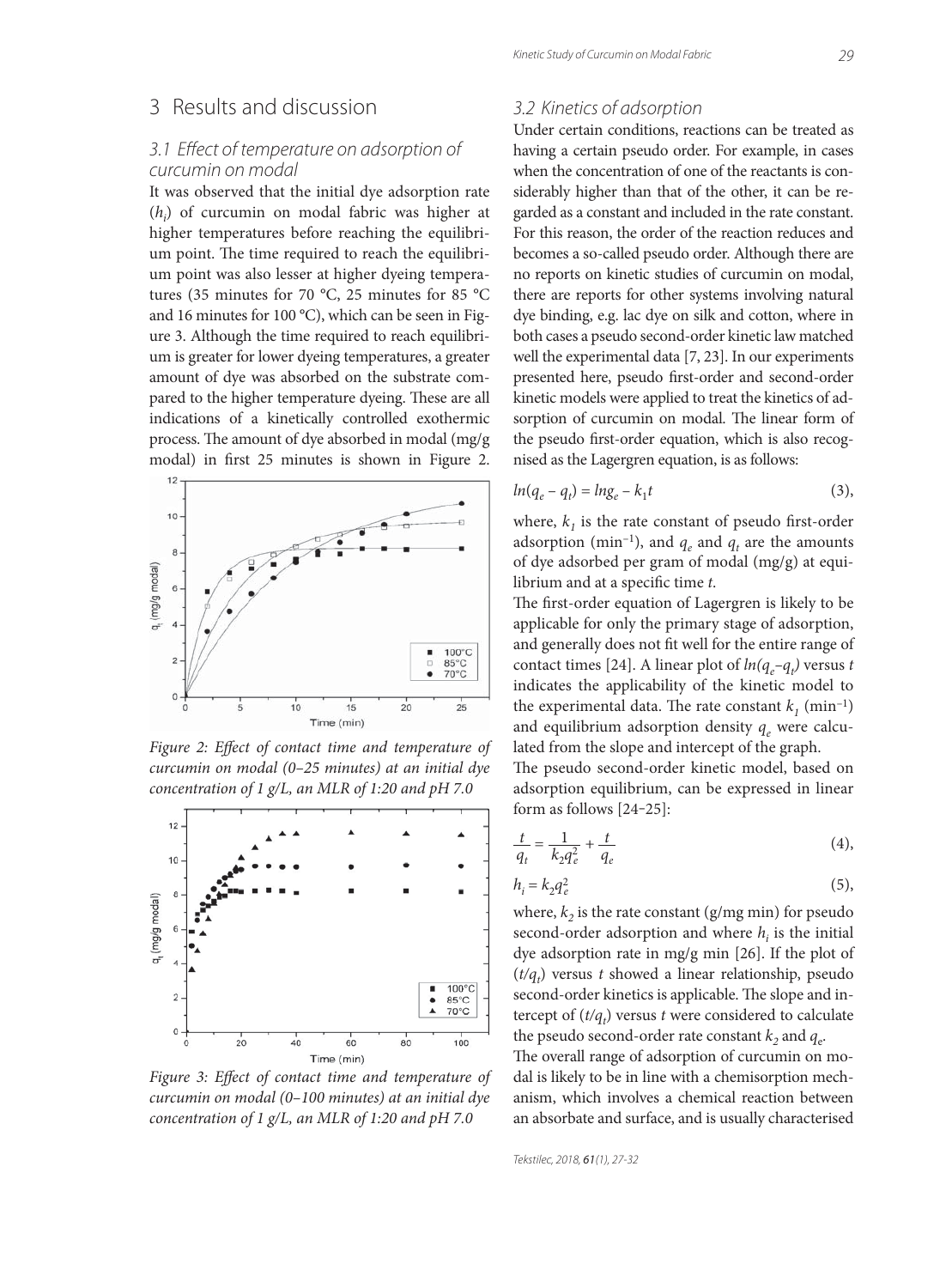by higher values of enthalpy than that of a physisorption mechanism (20-40 kJ/mol).

Kinetic data obtained from curcumin adsorption in the current study, was analysed using the pseudo first-order kinetic model (Equation 3), and the pseudo second-order kinetic model (Equation 4) and shown in Figures 4 and 5. The results are represented in Table 2. The data show that, although the kinetics of adsorption is a first-order process in the initial stage (at times *t* < 20 minutes), it follows second-order kinetics at longer times (*t* > 25 minutes). The correlation coefficients obtained from the pseudo second-order kinetic model were very close to 1 (more than 0.999) and also higher than that of the pseudo first-order kinetic model. These facts indicate that the adsorption of curcumin on modal is unlikely to be a first-order reaction. The calculated  $q_e$  values were also very close with the experimental  $q_e$ . Thus, the experimental data of curcumin dyeing on modal matched well with pseudo second-order kinetics.



Figure 4: Plot of the pseudo first-order equation at different temperatures for the adsorption of curcumin *on modal*



*Figure 5: Plot of the pseudo second-order equation at*  different temperatures for the adsorption of curcumin *on modal*

#### 3.3 Activation parameters

From the rate constant of pseudo second-order kinetics  $k_2$  (Table 2), the activation energy  $(E_a)$  for the adsorption of curcumin on modal was determined using the Arrhenius equation [27]:

$$
lnk = lnA - \frac{E_a}{RT}
$$
 (6),

where,  $A$ ,  $E_a$ ,  $T$ , and  $R$  refer to the Arrhenius factor (temperature independent), the Arrhenius activation energy (kJ/mol), absolute temperature (K) and the gas constant (8.314 J/mol K) respectively.

The Arrhenius plot of *lnk* against  $1/T$  for the adsorption of curcumin on modal is shown in Figure 6, while the value of activation energy which was calculated from the slope of the plot is listed in Table 3. The enthalpy  $(\Delta H^+)$  and entropy of activation  $(\Delta S^+)$ were calculated using the Eyring equation, as follows:

$$
ln\left(\frac{k}{T}\right) = ln\left(\frac{K_b}{h}\right) + \frac{\Delta S^+}{R} - \frac{\Delta H^+}{RT}
$$
 (7),

where,  $K_h$  and  $h$  are the Boltzman's constant and Planck's constant respectively. The enthalpy and entropy of activation of dyeing were calculated from the slope and intercept of the plot (Figure 7) *ln*  $(k_2/T)$  versus  $1/T$ .

*Table 2: Comparison of pseudo first- and second-order adsorption rate constant of curcumin dyeing on modal at an initial dye concentration of 1 g/L, an MLR of 1:20 and pH 7.0*

| Temperature<br>[°C] | $q_{e, exp}$            | Pseudo first-<br>order model         |       | Pseudo second-order model  |                               |                            |       |
|---------------------|-------------------------|--------------------------------------|-------|----------------------------|-------------------------------|----------------------------|-------|
|                     | $\vert$ mg/<br>g modal] | $k_{1}$<br>$\lceil \min^{-1} \rceil$ | $R^2$ | $k_2$ [g modal/<br>mg min] | $q_{e, cal}$ [mg/<br>g modal] | $h_i$ [mg/<br>g modal min] | $R^2$ |
| 70                  | 11.56                   | 0.088                                | 0.862 | 0.0892                     | 11.68                         | 12.18                      | 0.999 |
| 85                  | 9.70                    | 0.169                                | 0.993 | 0.4288                     | 9.74                          | 40.65                      | 0.999 |
| 100                 | 8.24                    | 0.173                                | 0.982 | 0.6539                     | 8.19                          | 43.86                      | 0.999 |

Tekstilec, 2018, 61(1), 27-32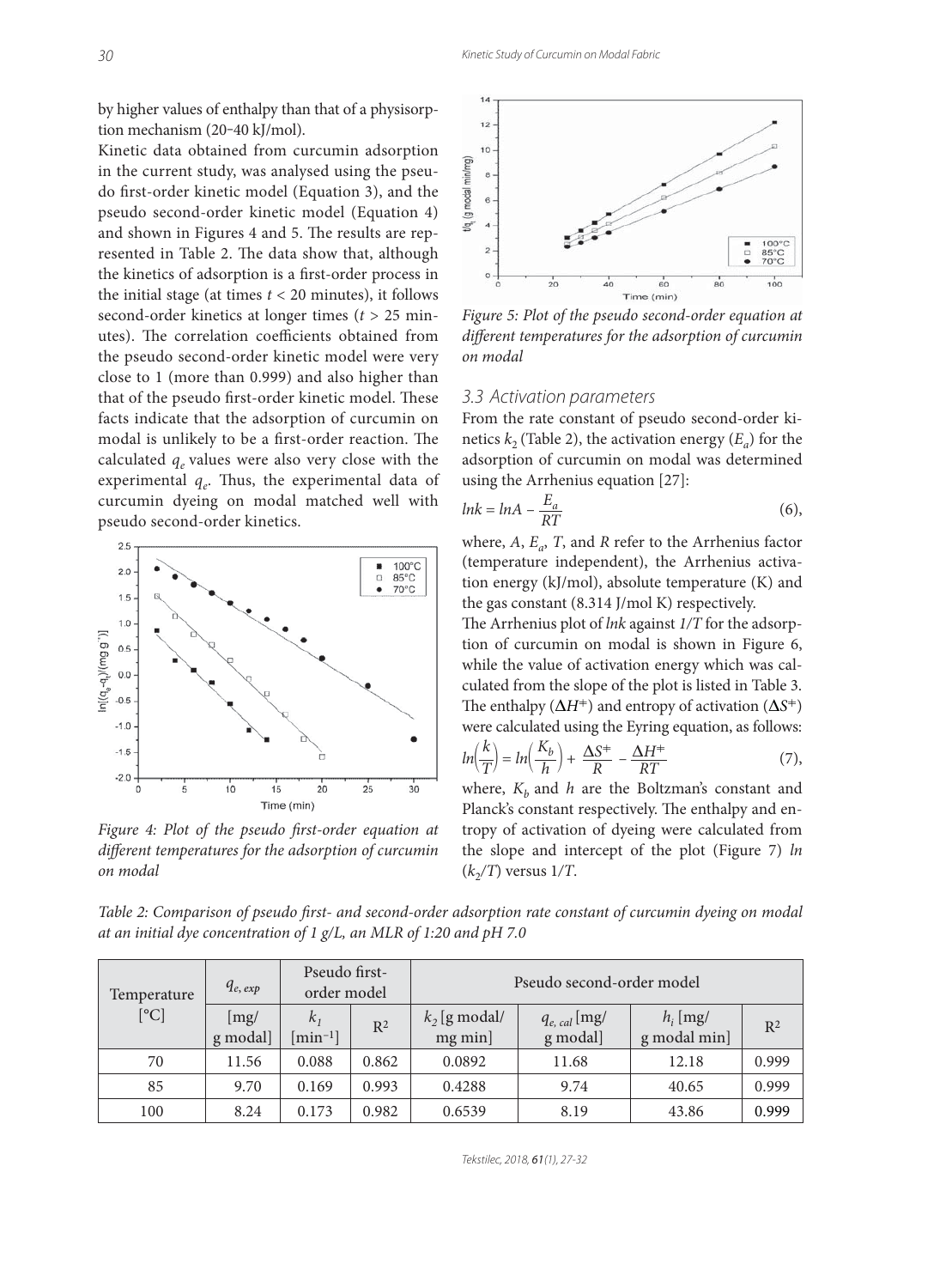| Temperature<br>[°C] | $k_2$ [g modal/<br>$mg$ min] | $Ea$ [kJ/mol] | R <sup>2</sup> | $\Delta H^+$<br>$[k] / \text{mol}$ | $\Delta S^+$<br>[J/mol K] | $\Delta G^+$<br>$[k] / \text{mol}$ | $R^2$ |
|---------------------|------------------------------|---------------|----------------|------------------------------------|---------------------------|------------------------------------|-------|
| 70                  | 0.0892                       | 71.14         | 0.914          | 68.16                              | $-66.02$                  | 90.81                              | 0.907 |
| 85                  | 0.4288                       |               |                |                                    |                           | 91.80                              |       |
| 100                 | 0.6539                       |               |                |                                    |                           | 92.79                              |       |

*Table 3: Activation parameters for the adsorption of curcumin on modal at an initial dye concentration of 1 g/L, an MLR of 1:20 and pH 7.0*



*Figure 6: Arrhenius plot for the adsorption of curcumin on modal*

Free energy  $(\Delta G^+)$  was calculated using the following equation:

$$
\Delta G^+ = \Delta H^+ - T\Delta S^+ \tag{8}.
$$

The calculated values are listed in Table 3. The negative value of the activation entropy (Δ*S*<sup>≠</sup>) is evidence of the complexation of curcumin with modal fabric, which decreases the number of particles in the system.



*Figure 7: Eyring plot for the adsorption of curcumin on modal*

# 4 Conclusion

The adsorption kinetics of curcumin on modal fabric in this research matched the pseudo second-order kinetic model. It was found to be a kinetically controlled process, as the initial dye adsorption rates (*h<sub>i</sub>*) were higher at higher temperatures before equilibrium was reached. The process was observed to be exothermic, as a greater amount of dye was absorbed on modal at lower temperatures, while the activation energy for the adsorption process was found to be 71.14 kJ/mol.

## References

- 1. OZDEMIR, Hakan. Permeability, wicking properties of modal and lyocell woven fabrics used for clothing. *Journal of Engineered Fibers and Fabrics*, 2017, **12**(1), 12‒21.
- 2. BHATTACHARYA, S. S., AJMERI, J. R. Air permeability of knitted fabrics made from regenerated cellulosic fibres. *International Journal of Engineering Research and Development*, 2014, **10**(7), 16‒22.
- 3. Handbook of Fiber Chemistry. Third Edition. Edited by Menachem Lewin. Boca Raton ; London ; New York : CRC/Taylor & Francis, 2007.
- 4. RAMACHANDRAN, T., RAJENDRAKUMAR, Kumar, RAJENDRAN, R. Antimicrobial textiles-an overview. *Journal of the Institution of Engineers (India), Part TX: Textile Engineering Division*, 2004, **84**, 42‒47.
- 5. SAMANTA, Ashis Kumar, AGARWAL, Priti. Application of natural dyes on textiles. *Indian Journal of Fibre & Textile Research*, 2009, **34**, 384–399.
- 6. ADEEL, Shahid, BHATTI, Ijaz A., KAUSAR, Afifah, OSMAN, Eman. Influence of UV radiations on the extraction and dyeing of cotton fabric with *Curcuma longa L*. *Ind. J. Fibre and Text Res.*, 2012, 37, 87‒90.

Tekstilec, 2018, 61(1), 27-32